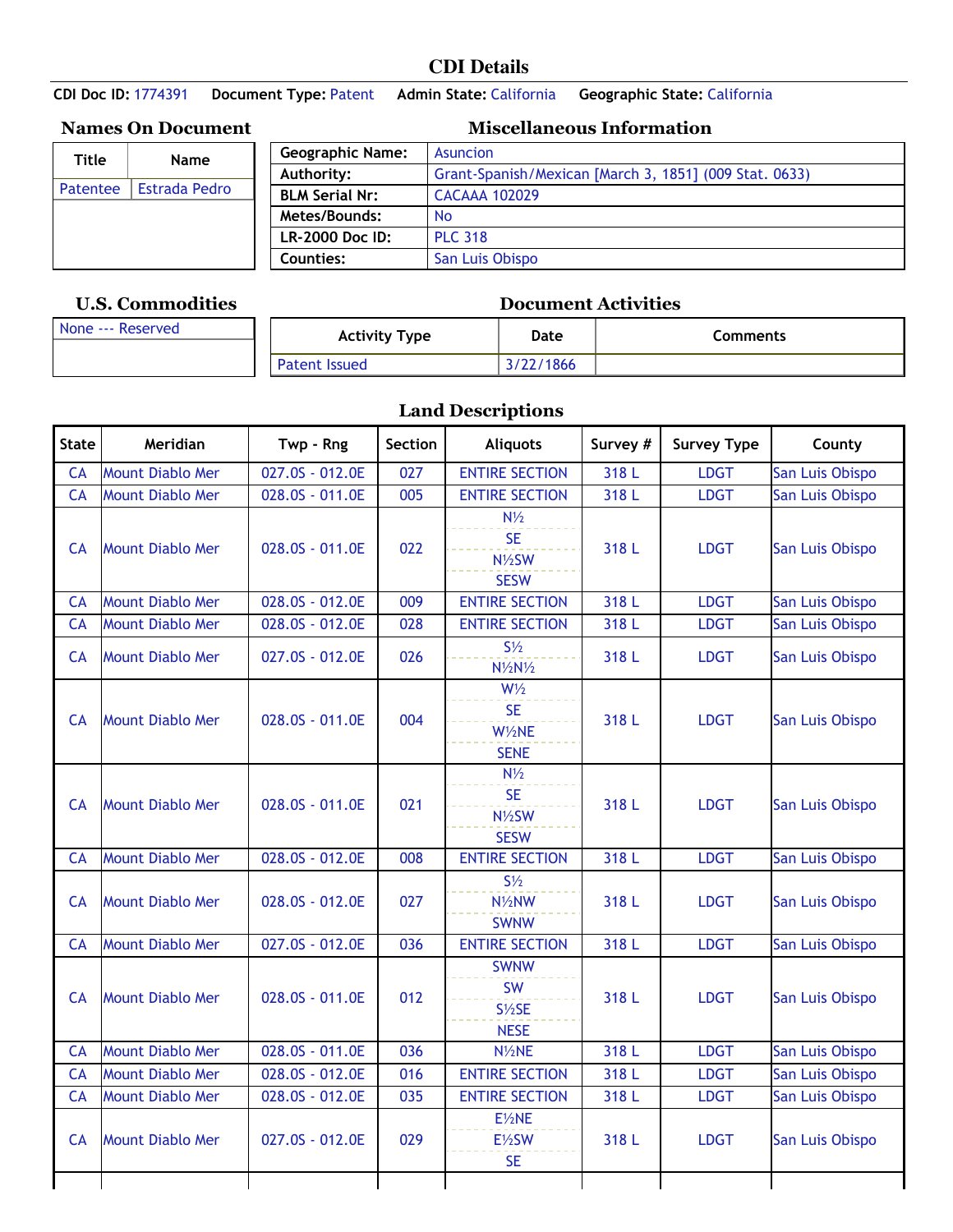| <b>CA</b> | <b>Mount Diablo Mer</b> | 028.0S - 011.0E | 007 | <b>ENTIRE SECTION</b>                                                   | 318 L | <b>LDGT</b> | San Luis Obispo |
|-----------|-------------------------|-----------------|-----|-------------------------------------------------------------------------|-------|-------------|-----------------|
| CA        | <b>Mount Diablo Mer</b> | 028.0S - 011.0E | 024 | <b>ENTIRE SECTION</b>                                                   | 318 L | <b>LDGT</b> | San Luis Obispo |
| <b>CA</b> | <b>Mount Diablo Mer</b> | 028.0S - 012.0E | 011 | $N\frac{1}{2}$<br><b>SE</b><br>N1/2SW<br><b>SESW</b>                    | 318 L | <b>LDGT</b> | San Luis Obispo |
| <b>CA</b> | <b>Mount Diablo Mer</b> | 028.0S - 012.0E | 030 | <b>ENTIRE SECTION</b>                                                   | 318 L | <b>LDGT</b> | San Luis Obispo |
| <b>CA</b> | <b>Mount Diablo Mer</b> | 027.0S - 012.0E | 025 | $S\frac{1}{2}$<br><b>SWNE</b><br>S <sup>1/2</sup> NW                    | 318 L | <b>LDGT</b> | San Luis Obispo |
| <b>CA</b> | <b>Mount Diablo Mer</b> | 028.0S - 011.0E | 003 | $S\frac{1}{2}NW$<br><b>SW</b><br>W1/2SE<br><b>SESE</b>                  | 318 L | <b>LDGT</b> | San Luis Obispo |
| <b>CA</b> | <b>Mount Diablo Mer</b> | 028.0S - 011.0E | 020 | <b>NE</b><br><b>NENW</b><br><b>NESE</b>                                 | 318 L | <b>LDGT</b> | San Luis Obispo |
| <b>CA</b> | <b>Mount Diablo Mer</b> | 028.0S - 012.0E | 007 | <b>ENTIRE SECTION</b>                                                   | 318 L | <b>LDGT</b> | San Luis Obispo |
| <b>CA</b> | <b>Mount Diablo Mer</b> | 028.0S - 012.0E | 024 | <b>NE</b><br><b>NENW</b><br><b>NESE</b>                                 | 318 L | <b>LDGT</b> | San Luis Obispo |
| <b>CA</b> | <b>Mount Diablo Mer</b> | 027.0S - 011.0E | 032 | $S\frac{1}{2}$<br><b>NE</b><br>S1/2NW                                   | 318 L | <b>LDGT</b> | San Luis Obispo |
| <b>CA</b> | <b>Mount Diablo Mer</b> | 028.0S - 010.0E | 011 | <b>NENE</b>                                                             | 318 L | <b>LDGT</b> | San Luis Obispo |
| CA        | <b>Mount Diablo Mer</b> | 028.0S - 011.0E | 016 | <b>ENTIRE SECTION</b>                                                   | 318 L | <b>LDGT</b> | San Luis Obispo |
| <b>CA</b> | <b>Mount Diablo Mer</b> | 028.0S - 012.0E | 004 | <b>ENTIRE SECTION</b>                                                   | 318 L | <b>LDGT</b> | San Luis Obispo |
| CA        | <b>Mount Diablo Mer</b> | 028.0S - 012.0E | 020 | <b>ENTIRE SECTION</b>                                                   | 318 L | <b>LDGT</b> | San Luis Obispo |
| <b>CA</b> | <b>Mount Diablo Mer</b> | 029.0S - 012.0E | 003 | $N\frac{1}{2}$<br>$N\frac{1}{2}S\frac{1}{2}$                            | 318 L | <b>LDGT</b> | San Luis Obispo |
| <b>CA</b> | <b>Mount Diablo Mer</b> | 027.0S - 011.0E | 034 | <b>SWSW</b>                                                             | 318 L | <b>LDGT</b> | San Luis Obispo |
| <b>CA</b> | <b>Mount Diablo Mer</b> | 028.0S - 011.0E | 002 | <b>SWSW</b>                                                             | 318 L | <b>LDGT</b> | San Luis Obispo |
| CA        | <b>Mount Diablo Mer</b> | 028.0S - 011.0E | 018 | <b>NE</b><br>N <sub>/2</sub> NW<br><b>SENW</b><br>N1/2SE<br><b>SESE</b> | 318 L | <b>LDGT</b> | San Luis Obispo |
| <b>CA</b> | <b>Mount Diablo Mer</b> | 028.0S - 012.0E | 006 | $S\frac{1}{2}$<br>S <sup>1/2</sup> NE<br><b>NENE</b>                    | 318 L | <b>LDGT</b> | San Luis Obispo |
| <b>CA</b> | <b>Mount Diablo Mer</b> | 028.0S - 012.0E | 022 | $W\frac{1}{2}$                                                          | 318 L | <b>LDGT</b> | San Luis Obispo |
| <b>CA</b> | <b>Mount Diablo Mer</b> | 029.0S - 012.0E | 005 | N1/2NE                                                                  | 318 L | <b>LDGT</b> | San Luis Obispo |
| <b>CA</b> | <b>Mount Diablo Mer</b> | 027.0S - 012.0E | 035 | <b>ENTIRE SECTION</b>                                                   | 318 L | <b>LDGT</b> | San Luis Obispo |
| <b>CA</b> | <b>Mount Diablo Mer</b> | 028.0S - 011.0E | 011 | $W\frac{1}{2}$<br><b>SE</b><br>W1/2NE<br><b>SENE</b>                    | 318 L | <b>LDGT</b> | San Luis Obispo |
| <b>CA</b> | <b>Mount Diablo Mer</b> | 028.0S - 011.0E | 028 | <b>NENE</b>                                                             | 318 L | <b>LDGT</b> | San Luis Obispo |
| <b>CA</b> | <b>Mount Diablo Mer</b> | 028.0S - 012.0E | 015 | $W\frac{1}{2}$<br>W1/2NE<br><b>NWSE</b>                                 | 318 L | <b>LDGT</b> | San Luis Obispo |
| <b>CA</b> | <b>Mount Diablo Mer</b> | 028.0S - 012.0E | 034 | <b>ENTIRE SECTION</b>                                                   | 318 L | <b>LDGT</b> | San Luis Obispo |
| <b>CA</b> | <b>Mount Diablo Mer</b> | 027.0S - 012.0E | 028 | <b>ENTIRE SECTION</b>                                                   | 318 L | <b>LDGT</b> | San Luis Obispo |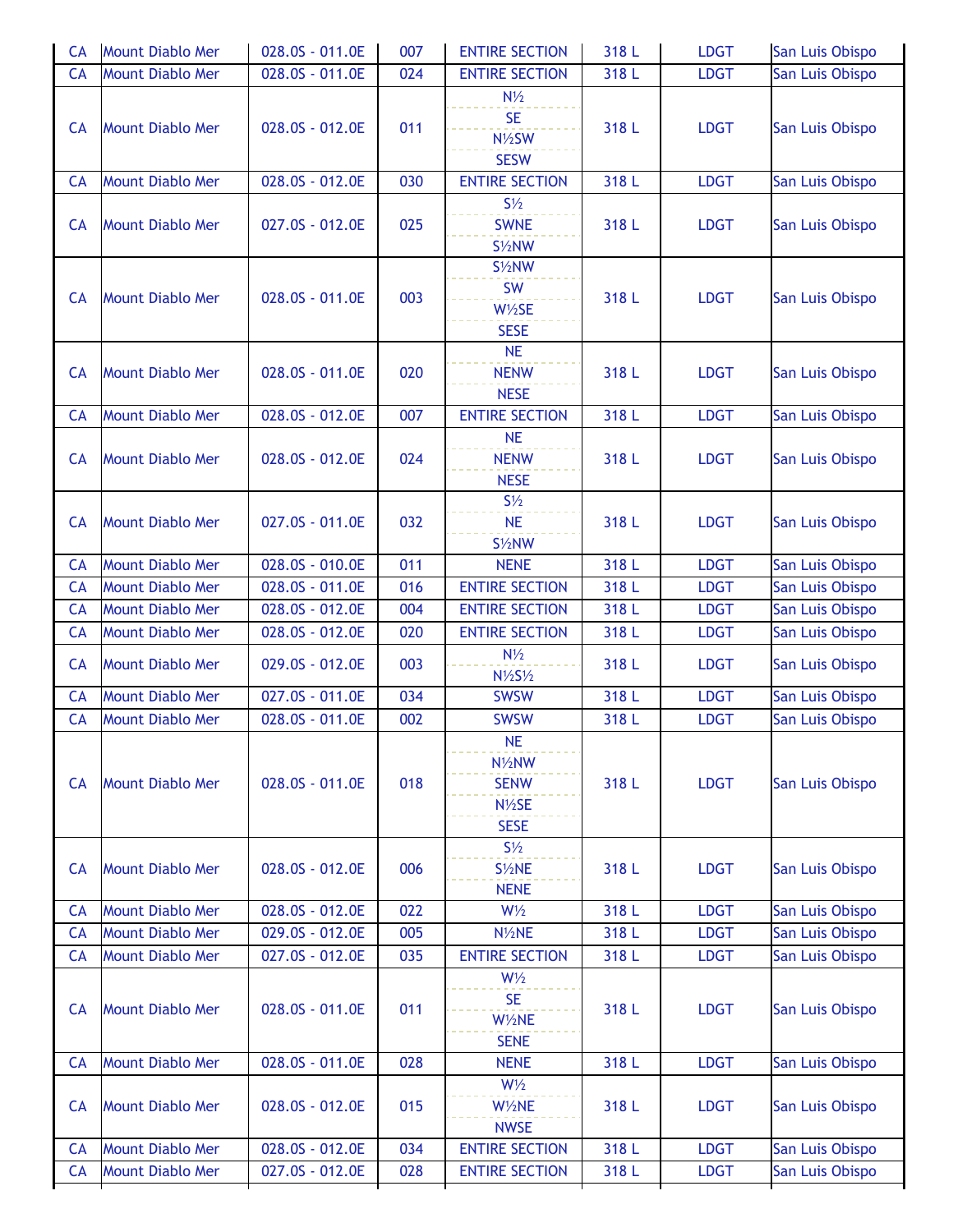| <b>CA</b> | <b>Mount Diablo Mer</b> | 028.0S - 011.0E | 006 | <b>ENTIRE SECTION</b>                                                            | 318 L | <b>LDGT</b> | San Luis Obispo |
|-----------|-------------------------|-----------------|-----|----------------------------------------------------------------------------------|-------|-------------|-----------------|
| CA        | <b>Mount Diablo Mer</b> | 028.0S - 011.0E | 023 | <b>ENTIRE SECTION</b>                                                            | 318 L | <b>LDGT</b> | San Luis Obispo |
| <b>CA</b> | <b>Mount Diablo Mer</b> | 028.0S - 012.0E | 010 | <b>ENTIRE SECTION</b>                                                            | 318 L | <b>LDGT</b> | San Luis Obispo |
| <b>CA</b> | <b>Mount Diablo Mer</b> | 028.0S - 012.0E | 029 | <b>ENTIRE SECTION</b>                                                            | 318 L | <b>LDGT</b> | San Luis Obispo |
| CA        | <b>Mount Diablo Mer</b> | 027.0S - 012.0E | 034 | <b>ENTIRE SECTION</b>                                                            | 318 L | <b>LDGT</b> | San Luis Obispo |
| CA        | <b>Mount Diablo Mer</b> | 028.0S - 011.0E | 010 | <b>ENTIRE SECTION</b>                                                            | 318 L | <b>LDGT</b> | San Luis Obispo |
| CA        | <b>Mount Diablo Mer</b> | 028.0S - 011.0E | 027 | <b>NENE</b>                                                                      | 318 L | <b>LDGT</b> | San Luis Obispo |
|           |                         |                 |     | N1/2NE                                                                           |       |             |                 |
| <b>CA</b> | <b>Mount Diablo Mer</b> | 028.0S - 012.0E | 014 | <b>SENE</b>                                                                      | 318 L | <b>LDGT</b> | San Luis Obispo |
| CA        | <b>Mount Diablo Mer</b> | 028.0S - 012.0E | 033 | <b>ENTIRE SECTION</b>                                                            | 318 L | <b>LDGT</b> | San Luis Obispo |
| CA        | <b>Mount Diablo Mer</b> | 027.0S - 011.0E | 031 | $S\frac{1}{2}$<br>S1/2NE                                                         | 318 L | <b>LDGT</b> | San Luis Obispo |
| CA        | <b>Mount Diablo Mer</b> | 028.0S - 010.0E | 003 | <b>NESE</b>                                                                      | 318 L | <b>LDGT</b> | San Luis Obispo |
| <b>CA</b> | <b>Mount Diablo Mer</b> | 028.0S - 011.0E | 015 | <b>ENTIRE SECTION</b>                                                            | 318 L | <b>LDGT</b> | San Luis Obispo |
| CA        | <b>Mount Diablo Mer</b> | 028.0S - 012.0E | 003 | <b>ENTIRE SECTION</b>                                                            | 318 L | <b>LDGT</b> | San Luis Obispo |
| CA        | <b>Mount Diablo Mer</b> | 028.0S - 012.0E | 019 | <b>ENTIRE SECTION</b>                                                            | 318 L | <b>LDGT</b> | San Luis Obispo |
| <b>CA</b> | <b>Mount Diablo Mer</b> | 029.0S - 012.0E | 002 | $N\frac{1}{2}$<br>$N\frac{1}{2}S\frac{1}{2}$                                     | 318 L | <b>LDGT</b> | San Luis Obispo |
| CA        | <b>Mount Diablo Mer</b> | 027.0S - 010.0E | 035 | <b>SESE</b>                                                                      | 318 L | <b>LDGT</b> | San Luis Obispo |
| CA        | <b>Mount Diablo Mer</b> | 028.0S - 010.0E | 001 | <b>ENTIRE SECTION</b>                                                            | 318 L | <b>LDGT</b> | San Luis Obispo |
| <b>CA</b> | <b>Mount Diablo Mer</b> | 028.0S - 011.0E | 013 | <b>ENTIRE SECTION</b>                                                            | 318 L | <b>LDGT</b> | San Luis Obispo |
| CA        | <b>Mount Diablo Mer</b> | 028.0S - 012.0E | 001 | <b>ENTIRE SECTION</b>                                                            | 318 L | <b>LDGT</b> | San Luis Obispo |
| CA        | <b>Mount Diablo Mer</b> | 028.0S - 012.0E | 017 | <b>ENTIRE SECTION</b>                                                            | 318 L | <b>LDGT</b> | San Luis Obispo |
| <b>CA</b> | <b>Mount Diablo Mer</b> | 028.0S - 012.0E | 036 | $N\frac{1}{2}$<br><b>SW</b><br><b>NWSE</b>                                       | 318 L | <b>LDGT</b> | San Luis Obispo |
| CA        | <b>Mount Diablo Mer</b> | 027.0S - 010.0E | 036 | $S\frac{1}{2}SW$<br><b>SE</b>                                                    | 318 L | <b>LDGT</b> | San Luis Obispo |
| <b>CA</b> | <b>Mount Diablo Mer</b> | 028.0S - 010.0E | 002 | <b>SE</b><br>$S\frac{1}{2}N\frac{1}{2}$<br>N1/2SW<br><b>SESW</b>                 | 318 L | <b>LDGT</b> | San Luis Obispo |
| <b>CA</b> | <b>Mount Diablo Mer</b> | 028.0S - 011.0E | 014 | <b>ENTIRE SECTION</b>                                                            | 318 L | <b>LDGT</b> | San Luis Obispo |
| <b>CA</b> | <b>Mount Diablo Mer</b> | 028.0S - 012.0E | 002 | <b>ENTIRE SECTION</b>                                                            | 318 L | <b>LDGT</b> | San Luis Obispo |
| <b>CA</b> | <b>Mount Diablo Mer</b> | 028.0S - 012.0E | 018 | <b>ENTIRE SECTION</b>                                                            | 318 L | <b>LDGT</b> | San Luis Obispo |
| <b>CA</b> | <b>Mount Diablo Mer</b> | 029.0S - 012.0E | 001 | <b>NW</b><br>N1/2SW<br><b>NWSE</b>                                               | 318 L | <b>LDGT</b> | San Luis Obispo |
| <b>CA</b> | <b>Mount Diablo Mer</b> | 027.0S - 012.0E | 032 | $E\frac{1}{2}$<br>E1/2W1/2<br><b>SWNW</b>                                        | 318 L | <b>LDGT</b> | San Luis Obispo |
| <b>CA</b> | <b>Mount Diablo Mer</b> | 028.0S - 011.0E | 008 | <b>ENTIRE SECTION</b>                                                            | 318 L | <b>LDGT</b> | San Luis Obispo |
| <b>CA</b> | <b>Mount Diablo Mer</b> | 028.0S - 011.0E | 025 | <b>ENTIRE SECTION</b>                                                            | 318 L | <b>LDGT</b> | San Luis Obispo |
| CA        | <b>Mount Diablo Mer</b> | 028.0S - 012.0E | 012 | <b>ENTIRE SECTION</b>                                                            | 318 L | <b>LDGT</b> | San Luis Obispo |
| <b>CA</b> | <b>Mount Diablo Mer</b> | 028.0S - 012.0E | 031 | $N\frac{1}{2}$<br>N1/2SE                                                         | 318 L | <b>LDGT</b> | San Luis Obispo |
| CA        | <b>Mount Diablo Mer</b> | 027.0S - 012.0E | 033 | <b>ENTIRE SECTION</b>                                                            | 318 L | <b>LDGT</b> | San Luis Obispo |
| <b>CA</b> | <b>Mount Diablo Mer</b> | 028.0S - 011.0E | 009 | <b>ENTIRE SECTION</b>                                                            | 318 L | <b>LDGT</b> | San Luis Obispo |
| <b>CA</b> | <b>Mount Diablo Mer</b> | 028.0S - 011.0E | 026 | <b>NE</b><br>N <sup>1</sup> / <sub>2</sub> NW<br><b>SENW</b><br>$N\frac{1}{2}SE$ | 318 L | <b>LDGT</b> | San Luis Obispo |
|           |                         |                 |     |                                                                                  |       |             |                 |